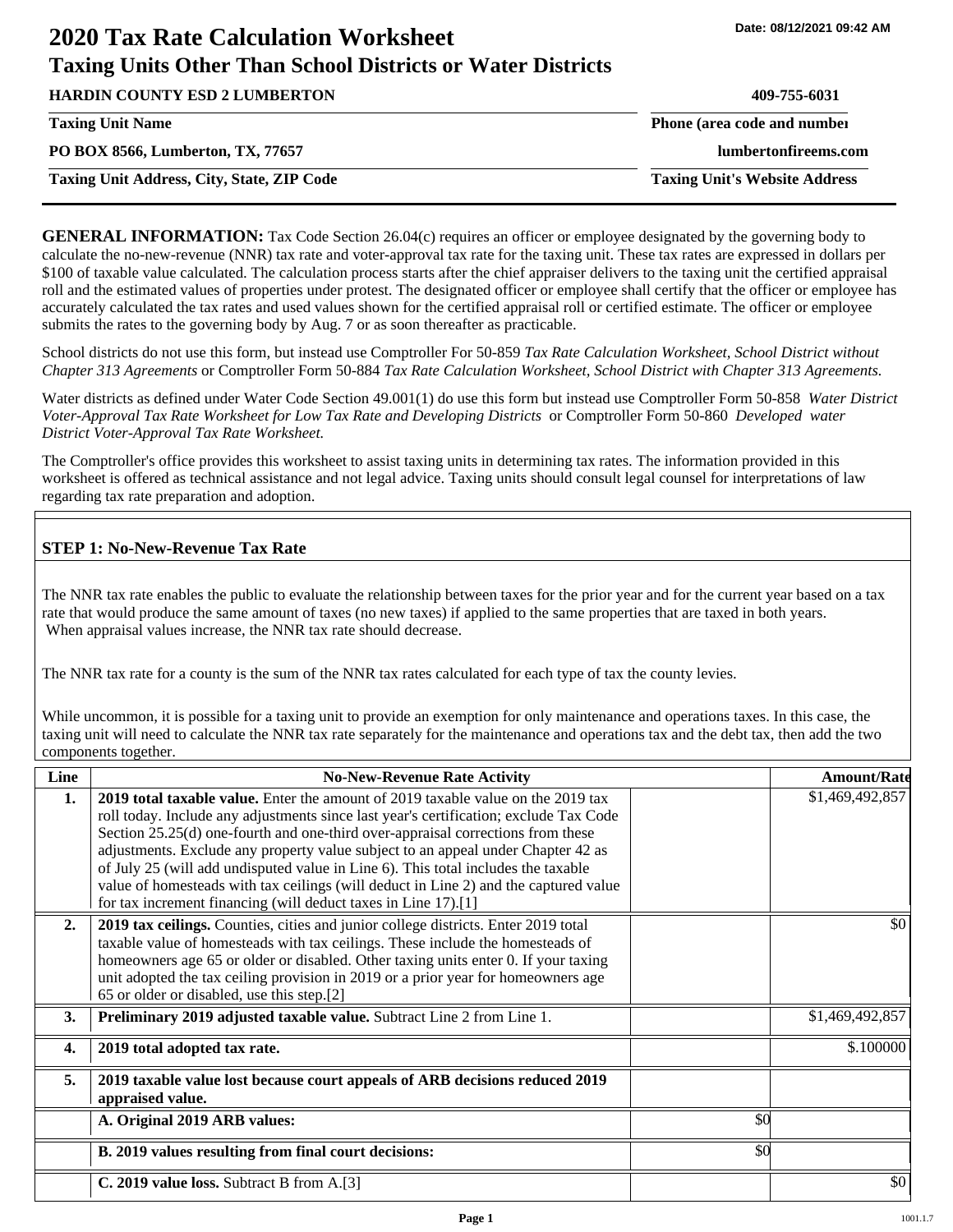| Line | <b>No-New-Revenue Rate Activity</b>                                                                                                                                                                                                                                                                                                                                                                                                                                                |                 | <b>Amount/Rate</b> |
|------|------------------------------------------------------------------------------------------------------------------------------------------------------------------------------------------------------------------------------------------------------------------------------------------------------------------------------------------------------------------------------------------------------------------------------------------------------------------------------------|-----------------|--------------------|
| 6.   | 2019 taxable value subject to an appeal under Chapter 42, as of July 25.                                                                                                                                                                                                                                                                                                                                                                                                           |                 |                    |
|      | A. 2019 ARB certified value:                                                                                                                                                                                                                                                                                                                                                                                                                                                       | $\theta$        |                    |
|      | B. 2019 disputed value:                                                                                                                                                                                                                                                                                                                                                                                                                                                            | $\Omega$        |                    |
|      | C. 2019 undisputed value Subtract B from A.[4]                                                                                                                                                                                                                                                                                                                                                                                                                                     |                 | $\Omega$           |
| 7.   | 2019 Chapter 42-related adjusted values. Add Line 5 and 6                                                                                                                                                                                                                                                                                                                                                                                                                          |                 | $\boldsymbol{0}$   |
| 8.   | 2019 taxable value, adjusted for court-ordered reductions. Add Lines 3 and 7                                                                                                                                                                                                                                                                                                                                                                                                       |                 | \$1,469,492,857    |
| 9.   | 2019 taxable value of property in territory the taxing unit deannexed after Jan.<br>1, 2019. Enter the 2019 value of property in deannexed territory.[5]                                                                                                                                                                                                                                                                                                                           |                 | \$0                |
| 10.  | 2019 taxable value lost because property first qualified for an exemption in<br>2020. If the taxing unit increased an original exemption, use the difference between<br>the original exempted amount and the increased exempted amount. Do not include<br>value lost due to freeport, goods-in-transit, temporary disaster exemptions. Note<br>that lowering the amount or percentage of an existing exemption in 2020 does not<br>create a new exemption or reduce taxable value. |                 |                    |
|      | A. Absolute exemptions. Use 2019 market value:                                                                                                                                                                                                                                                                                                                                                                                                                                     | \$276,630       |                    |
|      | B. Partial exemptions. 2020 exemption amount or 2020 percentage exemption<br>times 2019 value:                                                                                                                                                                                                                                                                                                                                                                                     | \$2,306,620     |                    |
|      | C. Value loss. Add A and B.[6]                                                                                                                                                                                                                                                                                                                                                                                                                                                     |                 | \$2,583,250        |
| 11.  | 2019 taxable value lost because property first qualified for agricultural<br>appraisal (1-d or 1-d-1), timber appraisal, recreational/scenic appraisal or<br>public access airport special appraisal in 2020. Use only properties that qualified<br>in 2020 for the first time; do not use properties that qualified in 2019.                                                                                                                                                      |                 |                    |
|      | A. 2019 market value:                                                                                                                                                                                                                                                                                                                                                                                                                                                              | \$0             |                    |
|      | B. 2020 productivity or special appraised value:                                                                                                                                                                                                                                                                                                                                                                                                                                   | \$0             |                    |
|      | C. Value loss. Subtract B from A.[7]                                                                                                                                                                                                                                                                                                                                                                                                                                               |                 | $\overline{50}$    |
| 12.  | Total adjustments for lost value. Add Lines 9, 10C and 11C.                                                                                                                                                                                                                                                                                                                                                                                                                        |                 | \$2,583,250        |
| 13.  | Adjusted 2019 taxable value. Subtract Line 12 from Line 8                                                                                                                                                                                                                                                                                                                                                                                                                          |                 | \$1,466,909,607    |
| 14.  | Adjusted 2019 total levy. Multiply Line 4 by Line 13 and divide by \$100                                                                                                                                                                                                                                                                                                                                                                                                           |                 | \$1,466,909        |
| 15.  | Taxes refunded for years preceding tax year 2019. Enter the amount of taxes<br>refunded by the district for tax years preceding tax year 2019. Types of refunds<br>include court decisions, Tax Code Section 25.25(b) and (c) corrections and Tax<br>Code Section 31.11 payment errors. Do not include refunds for tax year 2019. This<br>line applies only to tax years preceding tax year 2019.[8]                                                                               |                 | \$719              |
| 16.  | Taxes in tax increment financing (TIF) for tax year 2019 Enter the amount of<br>taxes paid into the tax increment fund for a reinvestment zone as agreed by the<br>taxing unit. If the taxing unit has no 2020 captured appraised value in Line 18D,<br>enter $0.9$ ]                                                                                                                                                                                                              |                 | \$0                |
| 17.  | Adjusted 2019 levy with refunds and TIF adjustment. Add Lines 14, and 15,<br>subtract Line 16.[10]                                                                                                                                                                                                                                                                                                                                                                                 |                 | \$1,467,628        |
| 18.  | Total 2020 taxable value on the 2020 certified appraisal roll today. This value<br>includes only certified values or certified estimate of values and includes the total<br>taxable value of homesteads with tax ceilings (will deduct in Line 20). These<br>homesteads include homeowners age 65 or older or disabled.[11]                                                                                                                                                        |                 |                    |
|      | A. Certified values:                                                                                                                                                                                                                                                                                                                                                                                                                                                               | \$1,550,177,301 |                    |
|      | B. Counties: Include railroad rolling stock values certified by the Comptroller's<br>office.                                                                                                                                                                                                                                                                                                                                                                                       | \$0             |                    |
|      | C. Pollution control and energy storage system exemption: Deduct the value of<br>property exempted for the current tax year for the first time as pollution control or<br>energy storage system property                                                                                                                                                                                                                                                                           | \$0             |                    |
|      | D. Tax increment financing: Deduct the 2020 captured appraised value of<br>property taxable by a taxing unit in a tax increment financing zone for which the<br>2020 taxes will be deposited into the tax increment fund. Do not include any new                                                                                                                                                                                                                                   | $\overline{50}$ |                    |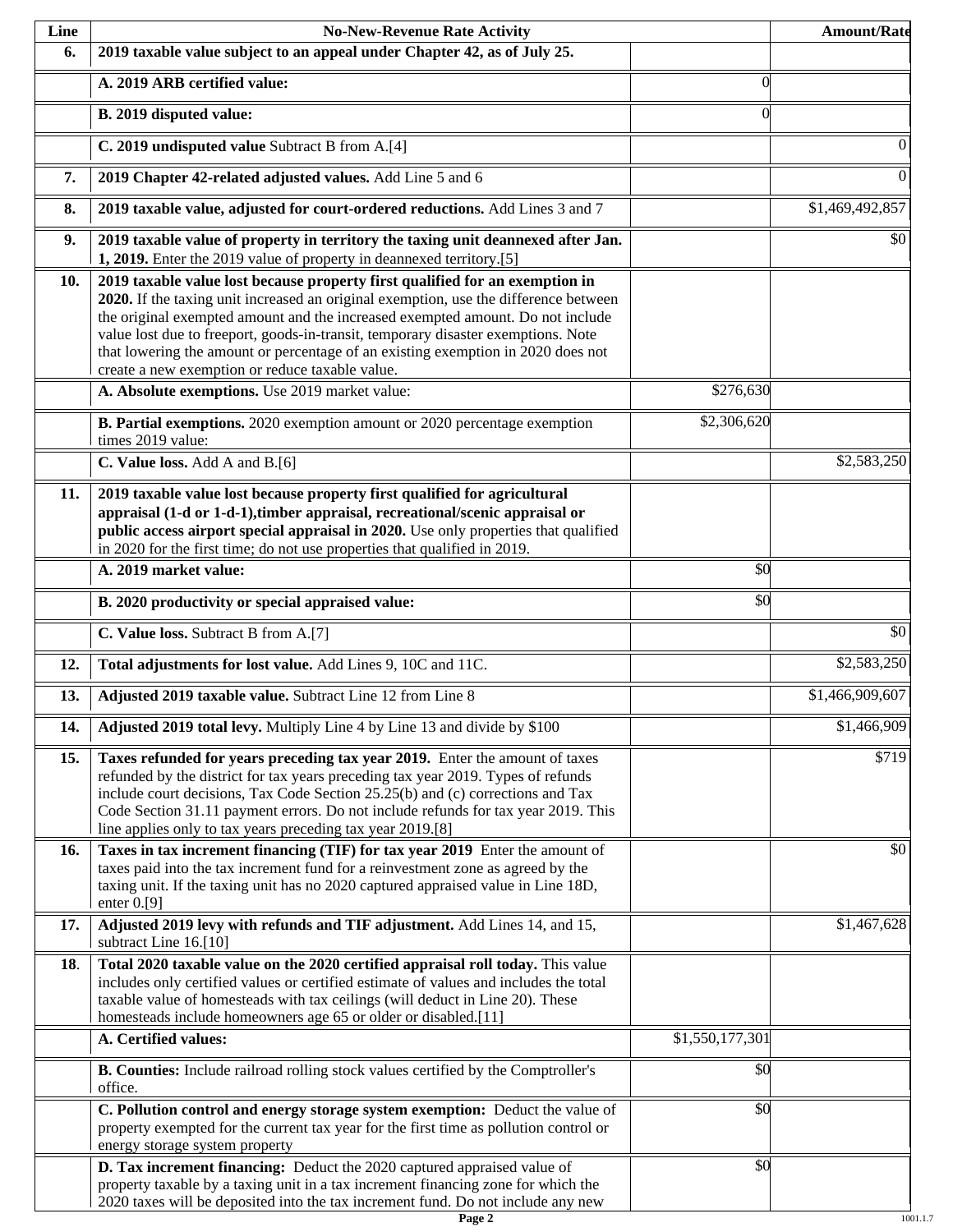| Line                                                     |                                                                                                                                                                                                                                                                                                                                                                                                                                                                                                                                                                                                                                                                                                                                                                                                                       | <b>No-New-Revenue Rate Activity</b> |             | <b>Amount/Rate</b>         |
|----------------------------------------------------------|-----------------------------------------------------------------------------------------------------------------------------------------------------------------------------------------------------------------------------------------------------------------------------------------------------------------------------------------------------------------------------------------------------------------------------------------------------------------------------------------------------------------------------------------------------------------------------------------------------------------------------------------------------------------------------------------------------------------------------------------------------------------------------------------------------------------------|-------------------------------------|-------------|----------------------------|
|                                                          | property value that will be included in Line 23 below.[12]                                                                                                                                                                                                                                                                                                                                                                                                                                                                                                                                                                                                                                                                                                                                                            |                                     |             |                            |
|                                                          | E. Total 2020 value Add A and B, then subtract C and D                                                                                                                                                                                                                                                                                                                                                                                                                                                                                                                                                                                                                                                                                                                                                                |                                     |             | $\overline{1,550,177,301}$ |
| 19.                                                      | Total value of properties under protest or not included on certified appraisal<br>roll.[13]                                                                                                                                                                                                                                                                                                                                                                                                                                                                                                                                                                                                                                                                                                                           |                                     |             |                            |
|                                                          | A. 2020 taxable value of properties under protest The chief appraiser certifies a<br>list of properties still under ARB protest. The list shows the appraisal district's<br>value and the taxpayer's claimed value, if any, or an estimate of the value if the<br>taxpayer wins. For each of the properties under protest, use the lowest of these<br>values. Enter the total value under protest.[14]                                                                                                                                                                                                                                                                                                                                                                                                                |                                     | \$3,267,900 |                            |
|                                                          | B. 2020 value of properties not under protest or included on certified appraisal<br>roll. The chief appraiser gives taxing units a list of those taxable properties that the<br>chief appraiser knows about but are not included in the appraisal roll certification.<br>These properties also are not on the list of properties that are still under protest. On<br>this list of properties, the chief appraiser includes the market value, appraised value<br>and exemptions for the preceding year and a reasonable estimate of the market<br>value, appraised value and exemptions for the current year. Use the lower market,<br>appraised or taxable value (as appropriate). Enter the total value of property not on<br>the certified roll.[15]<br>C. Total value under protest or not certified. Add A and B. |                                     | \$0         | \$3,267,900                |
| 20.                                                      | 2020 tax ceilings. Counties, cities and junior colleges enter 2020 total taxable value<br>of homesteads with tax ceilings. These include the homesteads of homeowners age<br>65 or older or disabled. Other taxing units enter 0. If your taxing unit adopted the<br>tax ceiling provision in 2019 or a prior year for homeowners age 65 or older or<br>disabled, use this step.[16]                                                                                                                                                                                                                                                                                                                                                                                                                                  |                                     |             | \$0                        |
| 21.                                                      | 2020 total taxable value. Add Lines 18E and 19C. Subtract Line 20C.[17]                                                                                                                                                                                                                                                                                                                                                                                                                                                                                                                                                                                                                                                                                                                                               |                                     |             | \$1,553,445,201            |
| 22.                                                      | Total 2020 taxable value of properties in territory annexed after Jan. 1, 2019.<br>Include both real and personal property. Enter the 2020 value of property in<br>territory annexed.[18]                                                                                                                                                                                                                                                                                                                                                                                                                                                                                                                                                                                                                             |                                     |             | \$0                        |
| 23.                                                      | Total 2020 taxable value of new improvements and new personal property<br>located in new improvements. New means the item was not on the appraisal roll in<br>2019. An improvement is a building, structure, fixture or fence erected on or affixed<br>to land. New additions to existing improvements may be included if the appraised<br>value can be determined. New personal property in a new improvement must have<br>been brought into the taxing unit after Jan. 1, 2019 and be located in a new<br>improvement. New improvements <b>do</b> include property on which a tax abatement<br>agreement has expired for 2020.[19]                                                                                                                                                                                  |                                     |             | \$43,289,060               |
| 24.                                                      | Total adjustments to the 2020 taxable value. Add Lines 22 and 23.                                                                                                                                                                                                                                                                                                                                                                                                                                                                                                                                                                                                                                                                                                                                                     |                                     |             | \$43,289,060               |
| 25.                                                      | Adjusted 2020 taxable value. Subtract Line 24 from Line 21.                                                                                                                                                                                                                                                                                                                                                                                                                                                                                                                                                                                                                                                                                                                                                           |                                     |             | \$1,510,156,141            |
| 26.                                                      | 2020 NNR tax rate. Divide Line 17 by Line 25 and multiply by \$100.[20]                                                                                                                                                                                                                                                                                                                                                                                                                                                                                                                                                                                                                                                                                                                                               |                                     |             | \$.097183 /\$100           |
| 27.                                                      | <b>COUNTIES ONLY.</b> Add together the NNR tax rates for each type of tax the<br>county levies. The total is the 2020 county NNR tax rate.[21]                                                                                                                                                                                                                                                                                                                                                                                                                                                                                                                                                                                                                                                                        |                                     |             |                            |
|                                                          | [1]Tex. Tax Code Section                                                                                                                                                                                                                                                                                                                                                                                                                                                                                                                                                                                                                                                                                                                                                                                              | [2]Tex. Tax Code Section            |             |                            |
|                                                          | [3]Tex. Tax Code Section                                                                                                                                                                                                                                                                                                                                                                                                                                                                                                                                                                                                                                                                                                                                                                                              | [4] Tex. Tax Code Section           |             |                            |
|                                                          | [5]Tex. Tax Code Section                                                                                                                                                                                                                                                                                                                                                                                                                                                                                                                                                                                                                                                                                                                                                                                              | [6] Tex. Tax Code Section           |             |                            |
|                                                          | [7] Tex. Tax Code Section                                                                                                                                                                                                                                                                                                                                                                                                                                                                                                                                                                                                                                                                                                                                                                                             | [8] Tex. Tax Code Section           |             |                            |
| [9]Tex. Tax Code Section<br>[10]Tex. Tax Code Section    |                                                                                                                                                                                                                                                                                                                                                                                                                                                                                                                                                                                                                                                                                                                                                                                                                       |                                     |             |                            |
| [11] Tex. Tax Code Section<br>[12] Tex. Tax Code Section |                                                                                                                                                                                                                                                                                                                                                                                                                                                                                                                                                                                                                                                                                                                                                                                                                       |                                     |             |                            |
|                                                          | [13] Tex. Tax Code Section                                                                                                                                                                                                                                                                                                                                                                                                                                                                                                                                                                                                                                                                                                                                                                                            | [14] Tex. Tax Code Section          |             |                            |
|                                                          | [15] Tex. Tax Code Section                                                                                                                                                                                                                                                                                                                                                                                                                                                                                                                                                                                                                                                                                                                                                                                            | [16] Tex. Tax Code Section          |             |                            |
|                                                          | [17] Tex. Tax Code Section                                                                                                                                                                                                                                                                                                                                                                                                                                                                                                                                                                                                                                                                                                                                                                                            | [18] Tex. Tax Code Section          |             |                            |
| [19]Tex. Tax Code Section<br>[20]Tex. Tax Code Section   |                                                                                                                                                                                                                                                                                                                                                                                                                                                                                                                                                                                                                                                                                                                                                                                                                       |                                     |             |                            |

**[21]Tex. Tax Code Section**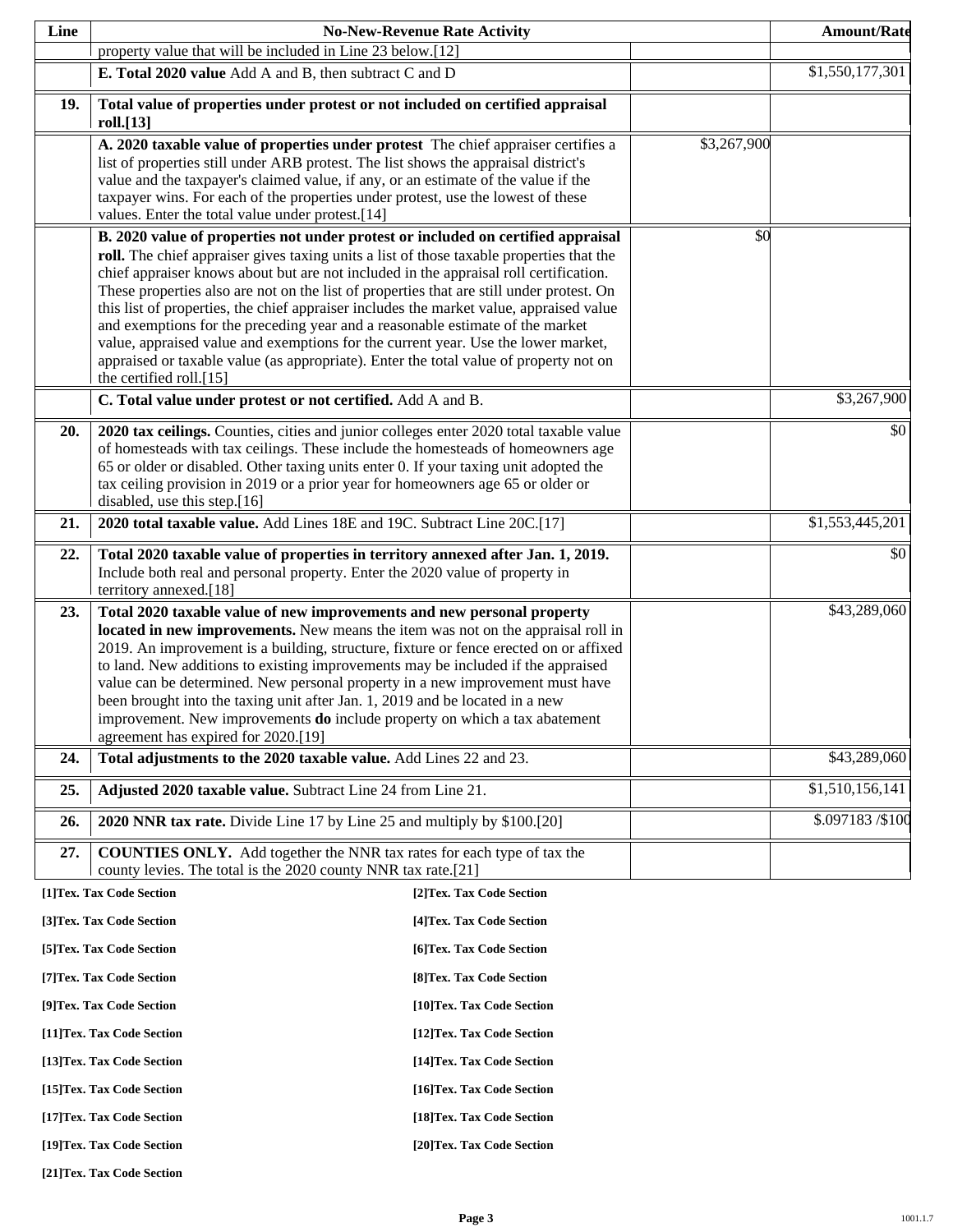## STEP 2: Voter-Approval Tax Rate

The voter-approval tax rate is the highest tax rate that a taxing unit may adopt without holding an election to seek voter approval of the rate. The voter-approval tax rate is split into two separate rates:

1. **Maintenance and Operations (M&O) Tax Rate:** The M&O portion is the tax rate that is needed to raise the same amount of taxes that the taxing unit levied in the prior year plus the applicable percentage allowed by law. This rate accounts for such things as salaries, utilities and day-to-day operations.

2. **Debt Rate:** The debt rate includes the debt service necessary to pay the taxing unit's debt payments in the coming year. This rate accounts for principal and interest on bonds and other debt secured by property tax revenue.

The voter-approval tax rate for a county is the sum of the voter-approval tax rates calculated for each type of tax the county levies. In most cases the voter-approval tax rate exceeds the no-new-revenue tax rate, but occasionally decreases in a taxing unit's debt service will cause the NNR tax rate to be higher than the voter-approval tax rate.

| Line | <b>Voter Approval Tax Rate Activity</b>                                                                                                                                                                                                                                                                                                                                                                                                                                                                                                                                                                                                                                        |                | <b>Amount/Rate</b> |
|------|--------------------------------------------------------------------------------------------------------------------------------------------------------------------------------------------------------------------------------------------------------------------------------------------------------------------------------------------------------------------------------------------------------------------------------------------------------------------------------------------------------------------------------------------------------------------------------------------------------------------------------------------------------------------------------|----------------|--------------------|
| 28.  | 2019 M&O tax rate. Enter the 2019 M&O tax rate.                                                                                                                                                                                                                                                                                                                                                                                                                                                                                                                                                                                                                                |                | \$.100000          |
| 29.  | 2019 taxable value, adjusted for actual and potential court-ordered<br>adjustments. Enter the amount in Line 8 of the No-New-Revenue Tax Rate<br>Worksheet.                                                                                                                                                                                                                                                                                                                                                                                                                                                                                                                    |                | 1,469,492,857      |
| 30.  | Total 2019 M&O levy. Multiply Line 28 by Line 29 and divide by 100.                                                                                                                                                                                                                                                                                                                                                                                                                                                                                                                                                                                                            |                | 1,469,492          |
| 31.  | Adjusted 2019 levy for calculating NNR M&O rate.                                                                                                                                                                                                                                                                                                                                                                                                                                                                                                                                                                                                                               |                |                    |
|      | A. 2019 sales tax specifically to reduce property taxes. For cities, counties and<br>hospital districts, enter the amount of additional sales tax collected and spent on<br>M&O expenses in 2019, if any. Other taxing units, enter 0. Counties must exclude<br>any amount that was spent for economic development grants from the amount of<br>sales tax spent.                                                                                                                                                                                                                                                                                                               | $\Omega$       |                    |
|      | B. M&O taxes refunded for years preceding tax year 2019. Enter the amount of<br>M&O taxes refunded in the preceding year for taxes before that year. Types of<br>refunds include court decisions, Tax Code Section 25.25(b) and (c) corrections and<br>Tax Code Section 31.11 payment errors. Do not include refunds for tax year 2019.<br>This line applies only to tax years preceding tax year 2019.                                                                                                                                                                                                                                                                        | 719            |                    |
|      | C. 2019 taxes in TIF: Enter the amount of taxes paid into the tax increment fund<br>for a reinvestment zone as agreed by the taxing unit. If the taxing unit has no 2020<br>captured appraised value in Line 18D, enter 0.                                                                                                                                                                                                                                                                                                                                                                                                                                                     | 0              |                    |
|      | D. 2019 transferred function: If discontinuing all of a department, function or<br>activity and transferring it to another taxing unit by written contract, enter the<br>amount spent by the taxing unit discontinuing the function in the 12 months<br>preceding the month of this calculation. If the taxing unit did not operate this<br>function for this 12-month period, use the amount spent in the last full fiscal year in<br>which the taxing unit operated the function. The taxing unit discontinuing the<br>function will subtract this amount in E below. The taxing unit receiving the function<br>will add this amount in E below. Other taxing units enter 0. | $\left($       |                    |
|      | E. 2019 M&O levy adjustments. Add A and B, then subtract C. For taxing unit<br>with D, subtract if discontinuing function and add if receiving function                                                                                                                                                                                                                                                                                                                                                                                                                                                                                                                        | 719            |                    |
|      | F. Add Line 30 to 31E.                                                                                                                                                                                                                                                                                                                                                                                                                                                                                                                                                                                                                                                         |                | 1,470,211          |
| 32.  | Adjusted 2020 taxable value. Enter the amount in Line 25 of the No-New-<br>Revenue Tax Rate Worksheet.                                                                                                                                                                                                                                                                                                                                                                                                                                                                                                                                                                         |                | 1,510,156,141      |
| 33.  | 2020 NNR M&O rate (unadjusted) Divide Line 31F by Line 32 and multiply by<br>\$100.                                                                                                                                                                                                                                                                                                                                                                                                                                                                                                                                                                                            |                | 0.097354           |
| 34.  | Rate adjustment for state criminal justice mandate.[23]                                                                                                                                                                                                                                                                                                                                                                                                                                                                                                                                                                                                                        |                |                    |
|      | A. 2020 state criminal justice mandate. Enter the amount spent by a county in the<br>previous 12 months providing for the maintenance and operation cost of keeping<br>inmates in county-paid facilities after they have been sentenced. Do not include any<br>state reimbursement received by the county for the same purpose.                                                                                                                                                                                                                                                                                                                                                | $\Omega$       |                    |
|      | <b>B. 2019 state criminal justice mandate</b> Enter the amount spent by a county in the<br>12 months prior to the previous 12 months providing for the maintenance and<br>operation cost of keeping inmates in county-paid facilities after they have been<br>sentenced. Do not include any state reimbursement received by the county for the<br>same purpose. Enter zero if this is the first time the mandate applies                                                                                                                                                                                                                                                       | $\overline{0}$ |                    |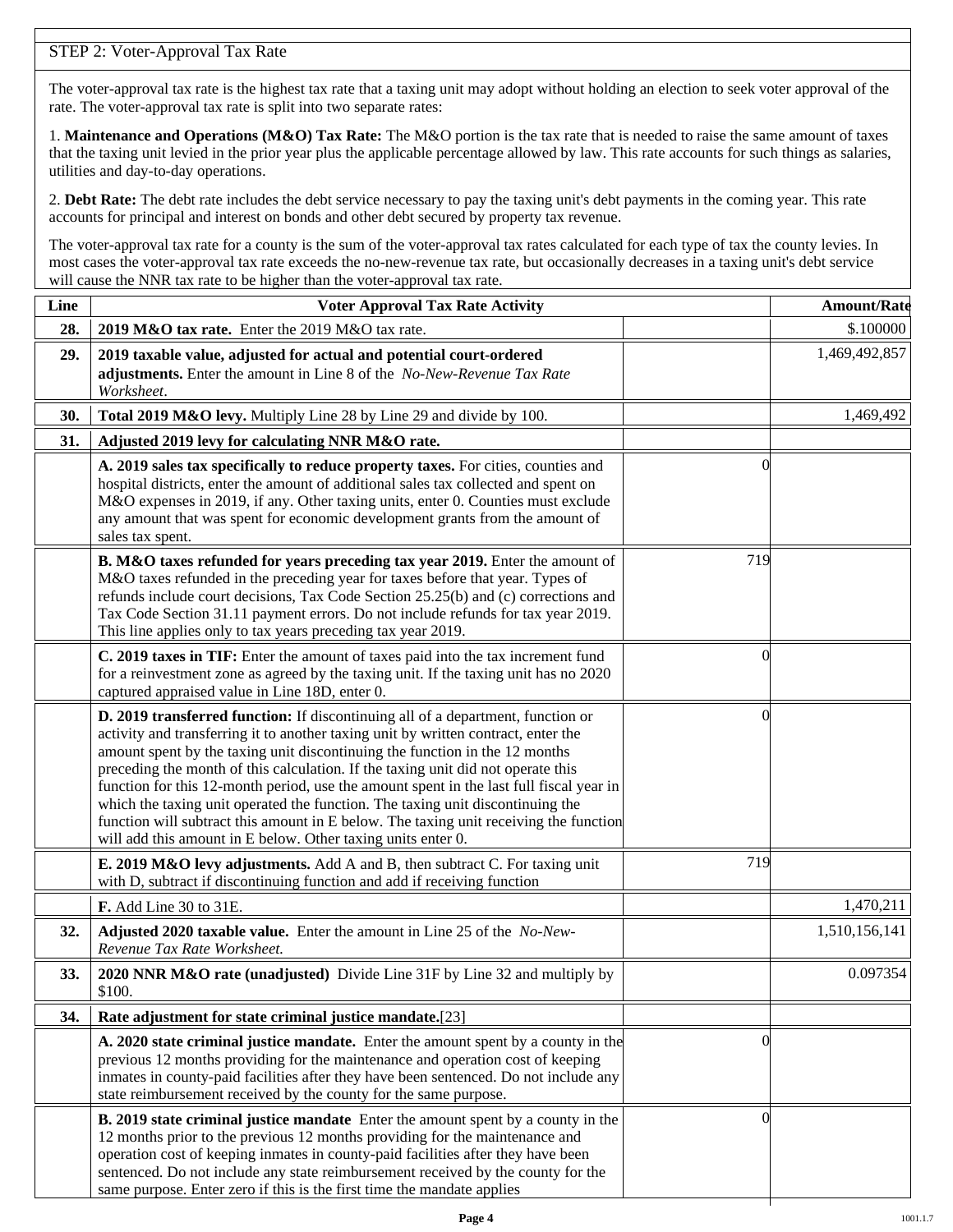| Line | <b>Voter Approval Tax Rate Activity</b>                                                                                                                                                                                                                                                                                                                                                                                                                                                                                                                                                                                                                                                                                                                                                                                                                                                                                                                                                                                                                                      |          | <b>Amount/Rate</b> |
|------|------------------------------------------------------------------------------------------------------------------------------------------------------------------------------------------------------------------------------------------------------------------------------------------------------------------------------------------------------------------------------------------------------------------------------------------------------------------------------------------------------------------------------------------------------------------------------------------------------------------------------------------------------------------------------------------------------------------------------------------------------------------------------------------------------------------------------------------------------------------------------------------------------------------------------------------------------------------------------------------------------------------------------------------------------------------------------|----------|--------------------|
|      | C. Subtract B from A and divide by Line 32 and multiply by \$100                                                                                                                                                                                                                                                                                                                                                                                                                                                                                                                                                                                                                                                                                                                                                                                                                                                                                                                                                                                                             | 0.000000 |                    |
|      | <b>D.</b> Enter the rate calculated in C. If not applicable, enter 0.                                                                                                                                                                                                                                                                                                                                                                                                                                                                                                                                                                                                                                                                                                                                                                                                                                                                                                                                                                                                        |          | 0.000000           |
| 35.  | Rate adjustment for indigent health care expenditures[24]                                                                                                                                                                                                                                                                                                                                                                                                                                                                                                                                                                                                                                                                                                                                                                                                                                                                                                                                                                                                                    |          |                    |
|      | A. 2020 indigent health care expenditures Enter the amount paid by a taxing unit<br>providing for the maintenance and operation cost of providing indigent health care<br>for the period beginning on July 1, 2019 and ending on June 30, 2020, less any state<br>assistance received for the same purpose                                                                                                                                                                                                                                                                                                                                                                                                                                                                                                                                                                                                                                                                                                                                                                   | ſ        |                    |
|      | B. 2019 indigent health care expenditures Enter the amount paid by a taxing unit<br>providing for the maintenance and operation cost of providing indigent health care<br>for the period beginning on July 1, 2018 and ending on June 30, 2019, less any state<br>assistance received for the same purpose                                                                                                                                                                                                                                                                                                                                                                                                                                                                                                                                                                                                                                                                                                                                                                   | 0        |                    |
|      | C. Subtract B from A and divide by Line 32 and multiply by \$100                                                                                                                                                                                                                                                                                                                                                                                                                                                                                                                                                                                                                                                                                                                                                                                                                                                                                                                                                                                                             | 0.000000 |                    |
|      | <b>D.</b> Enter the rate calculated in C. If not applicable, enter 0.                                                                                                                                                                                                                                                                                                                                                                                                                                                                                                                                                                                                                                                                                                                                                                                                                                                                                                                                                                                                        |          | 0.000000           |
| 36.  | Rate adjustment for county indigent defense compensation.[25]                                                                                                                                                                                                                                                                                                                                                                                                                                                                                                                                                                                                                                                                                                                                                                                                                                                                                                                                                                                                                |          |                    |
|      | A. 2020 indigent defense compensation expenditures. Enter the amount paid by<br>a county to provide appointed counsel for indigent individuals for the period<br>beginning on July 1, 2019 and ending on June 30, 2020, less any state grants<br>received by the county for the same purpose                                                                                                                                                                                                                                                                                                                                                                                                                                                                                                                                                                                                                                                                                                                                                                                 | 0        |                    |
|      | B. 2019 indigent defense compensation expenditures. Enter the amount paid by a<br>county to provide appointed counsel for indigent individuals for the period<br>beginning on July 1, 2018 and ending on June 30, 2019, less any state grants<br>received by the county for the same purpose                                                                                                                                                                                                                                                                                                                                                                                                                                                                                                                                                                                                                                                                                                                                                                                 | 0        |                    |
|      | C. Subtract B from A and divide by Line 32 and multiply by \$100                                                                                                                                                                                                                                                                                                                                                                                                                                                                                                                                                                                                                                                                                                                                                                                                                                                                                                                                                                                                             | 0.000000 |                    |
|      | <b>D.</b> Multiply B by 0.05 and divide by Line 32 and multiply by \$100.                                                                                                                                                                                                                                                                                                                                                                                                                                                                                                                                                                                                                                                                                                                                                                                                                                                                                                                                                                                                    | 0.000000 |                    |
|      | <b>E.</b> Enter the lessor of C and D. If not applicable, enter 0.                                                                                                                                                                                                                                                                                                                                                                                                                                                                                                                                                                                                                                                                                                                                                                                                                                                                                                                                                                                                           |          | 0.000000           |
| 37.  | Rate adjustment for county hospital expenditures.                                                                                                                                                                                                                                                                                                                                                                                                                                                                                                                                                                                                                                                                                                                                                                                                                                                                                                                                                                                                                            |          |                    |
|      | A. 2020 eligible county hospital expenditures Enter the amount paid by the<br>county or municipality to maintain and operate an eligible county hospital for the<br>period beginning on July 1, 2019 and ending on June 30, 2020                                                                                                                                                                                                                                                                                                                                                                                                                                                                                                                                                                                                                                                                                                                                                                                                                                             | 0        |                    |
|      | <b>B. 2019 eligible county hospital expenditures</b> Enter the amount paid by the county<br>or municipality to maintain and operate an eligible county hospital for the period<br>beginning on July 1, 2018 and ending on June 30, 2019                                                                                                                                                                                                                                                                                                                                                                                                                                                                                                                                                                                                                                                                                                                                                                                                                                      | $\Omega$ |                    |
|      | C. Subtract B from A and divide by Line 32 and multiply by \$100                                                                                                                                                                                                                                                                                                                                                                                                                                                                                                                                                                                                                                                                                                                                                                                                                                                                                                                                                                                                             | 0.000000 |                    |
|      | <b>D.</b> Multiply B by 0.08 and divide by Line 32 and multiply by \$100                                                                                                                                                                                                                                                                                                                                                                                                                                                                                                                                                                                                                                                                                                                                                                                                                                                                                                                                                                                                     | 0.000000 |                    |
|      | <b>E.</b> Enter the lessor of C and D, if applicable. If not applicable, enter 0.                                                                                                                                                                                                                                                                                                                                                                                                                                                                                                                                                                                                                                                                                                                                                                                                                                                                                                                                                                                            |          | 0.000000           |
| 38.  | Adjusted 2020 NNR M&O rate. Add Lines 33, 34D, 35D, 36E, and 37E.                                                                                                                                                                                                                                                                                                                                                                                                                                                                                                                                                                                                                                                                                                                                                                                                                                                                                                                                                                                                            |          | 0.097354           |
| 39.  | 2020 voter-approval M&O rate. Enter the rate as calculated by the appropriate<br>scenario below.<br>Special Taxing Unit If the taxing unit qualifies as a special taxing unit, multiply<br>Line 38 by 1.08<br>-or-<br>Other Taxing Unit If the taxing unit does not qualify as a special taxing unit,<br>multiply Line 38 by 1.035.<br>-or-<br><b>Taxing unit affected by disaster declaration</b> If the taxing unit is located in an area<br>declared as disater area, the governing body may direct the person calculating the<br>voter-approval rate to calculate in the manner provided for a special taxing unit.<br>The taxing unit shall continue to calculate the voter-approval rate in this manner<br>until the earlier of 1) the second year in which total taxable value on the certified<br>appraisal roll exceeds the total taxable value of the tax year in which the disaster<br>occurred, and 2) the third tax year after the tax year in which the disaster occurred.<br>If the taxing unit qualifies under this scenario, multiply Line 38 by 1.08. [27] |          | 0.105142           |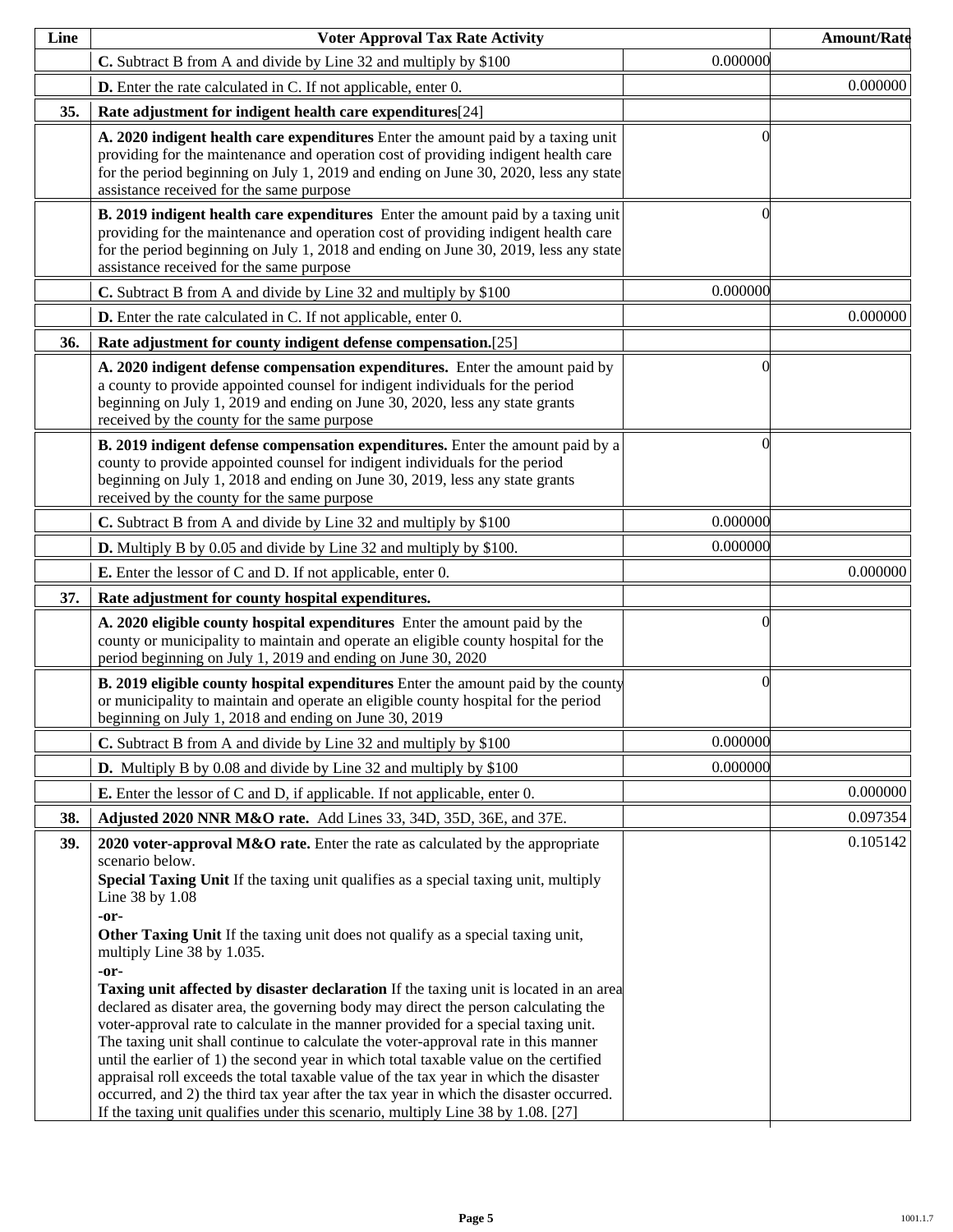| Line | <b>Voter Approval Tax Rate Activity</b>                                                                                                                                                                                                                                                                                                                                             |          | <b>Amount/Rate</b> |
|------|-------------------------------------------------------------------------------------------------------------------------------------------------------------------------------------------------------------------------------------------------------------------------------------------------------------------------------------------------------------------------------------|----------|--------------------|
| 40.  | Total 2020 debt to be paid with property taxes and additional sales tax<br>revenue. Debt means the interest and principal that will be paid on debts that:<br>(1) are paid by property taxes,<br>(2) are secured by property taxes,<br>(3) are scheduled for payment over a period longer than one year, and<br>(4) are not classified in the taxing unit's budget as M&O expenses. |          |                    |
|      | A. Debt also includes contractual payments to other taxing units that have incurred<br>debts on behalf of this taxing unit, if those debts meet the four conditions above.<br>Include only amounts that will be paid from property tax revenue. Do not include<br>appraisal district budget payments.<br>Enter debt amount                                                          | 0        |                    |
|      | B. Subtract unencumbered fund amount used to reduce total debt.                                                                                                                                                                                                                                                                                                                     | $\Omega$ |                    |
|      | C. Subtract certified amount spent from sales tax to reduce debt(enter zero if<br>none)                                                                                                                                                                                                                                                                                             |          |                    |
|      | D. Subtract amount paid from other resources                                                                                                                                                                                                                                                                                                                                        | $\Omega$ |                    |
|      | E. Adjusted debt Subtract B, C and D from A                                                                                                                                                                                                                                                                                                                                         |          | $\boldsymbol{0}$   |
| 41.  | Certified 2019 excess debt collections Enter the amount certified by the collector.                                                                                                                                                                                                                                                                                                 |          | $\boldsymbol{0}$   |
| 42.  | Adjusted 2020 debt Subtract Line 41 from Line 40E                                                                                                                                                                                                                                                                                                                                   |          | $\boldsymbol{0}$   |
| 43.  | 2020 anticipated collection rate.                                                                                                                                                                                                                                                                                                                                                   |          |                    |
|      | A. Enter the 2020 anticipated collection rate certified by the collector                                                                                                                                                                                                                                                                                                            | 100.00   |                    |
|      | <b>B.</b> Enter the 2019 actual collection rate                                                                                                                                                                                                                                                                                                                                     | 0.98     |                    |
|      | C. Enter the 2018 actual collection rate                                                                                                                                                                                                                                                                                                                                            | 0.98     |                    |
|      | D. Enter the 2017 actual collection rate                                                                                                                                                                                                                                                                                                                                            | 0.98     |                    |
|      | <b>E.</b> If the anticipated collection rate in A is lower than actual collection rates in B, C<br>and D, enter the lowest collection rate from B, C and D. If the anticipated rate in A<br>is higher than at least one of the rates in the prior three years, enter the rate from A.<br>Note that the rate can be greater than 100%.                                               |          | 100.00             |
| 44.  | 2020 debt adjusted for collections. Divide Line 42 by Line 43E.                                                                                                                                                                                                                                                                                                                     |          | $\Omega$           |
| 45.  | 2020 total taxable value. Enter the amount on Line 21 of the No-New-Revenue<br>Tax Rate Worksheet.                                                                                                                                                                                                                                                                                  |          | 1,553,445,201      |
| 46.  | 2020 debt rate Divide Line 44 by Line 45 and multiply by \$100.                                                                                                                                                                                                                                                                                                                     |          | 0.000000           |
| 47.  | 2020 voter-approval tax rate. Add Line 39 and 46.                                                                                                                                                                                                                                                                                                                                   |          |                    |
| 48.  | <b>COUNTIES ONLY.</b> Add together the voter-approval tax rate for each type of tax<br>the county livies. The total is the 2020 county voter-approval tax rate.                                                                                                                                                                                                                     |          |                    |
|      | STEP 3 NNR Tax Rate and Voter-Approval Tax Rate Adjustments for Additional Sales tAx to Reduce Property Taxes                                                                                                                                                                                                                                                                       |          |                    |

Cities, counties and hospital districts may levy a sales tax specifically to reduce property taxes. Local voters by election must approve imposing or abolishing the additional sales tax. If approved, the taxing unit must reduce its NNR and voter-approval tax rates to offset the expected sales tax revenue.

This section should only be completed by a county, city or hospital district that is required to adjust its NNR tax rate and/or voterapproval tax rate because it adopted the additional sales tax.

| <b>Additional Sales and Use Tax Worksheet</b>                                                                                                                                                                                                                                                                                                                                                                                                                                                | <b>Amount/Rate</b>                                                  |
|----------------------------------------------------------------------------------------------------------------------------------------------------------------------------------------------------------------------------------------------------------------------------------------------------------------------------------------------------------------------------------------------------------------------------------------------------------------------------------------------|---------------------------------------------------------------------|
| Taxable sales. For taxing units that adopted the sales tax in November 2019 or May<br>2020, enter the Comptroller's estimate of taxable sales for the previous four<br>quarters [32]. Estimates of taxable sales may be obtained through the Comptroller's<br>Allocation Historical Summary webpage. Taxing units that adopted the sales tax<br>before November 2019, skip this line.                                                                                                        | $\Omega$                                                            |
| <b>Estimated sales tax revenue.</b> Counties exclude any amount that is or will be spent<br>for economic development grants from the amount of estimated sales tax<br>revenue. $[33]$<br>Taxing units that adopted the sales tax in November 2019 or in May 2020.<br>Multiply the amount on Line 49 by the sales tax rate (.01, .005 or .0025, as<br>applicable) and multiply the result by $.95$ [34] -or-<br>Taxing units that adopted the sales tax before November 2019. Enter the sales | OI.                                                                 |
|                                                                                                                                                                                                                                                                                                                                                                                                                                                                                              | tax revenue for the previous four quarters. Do not multiply by .95. |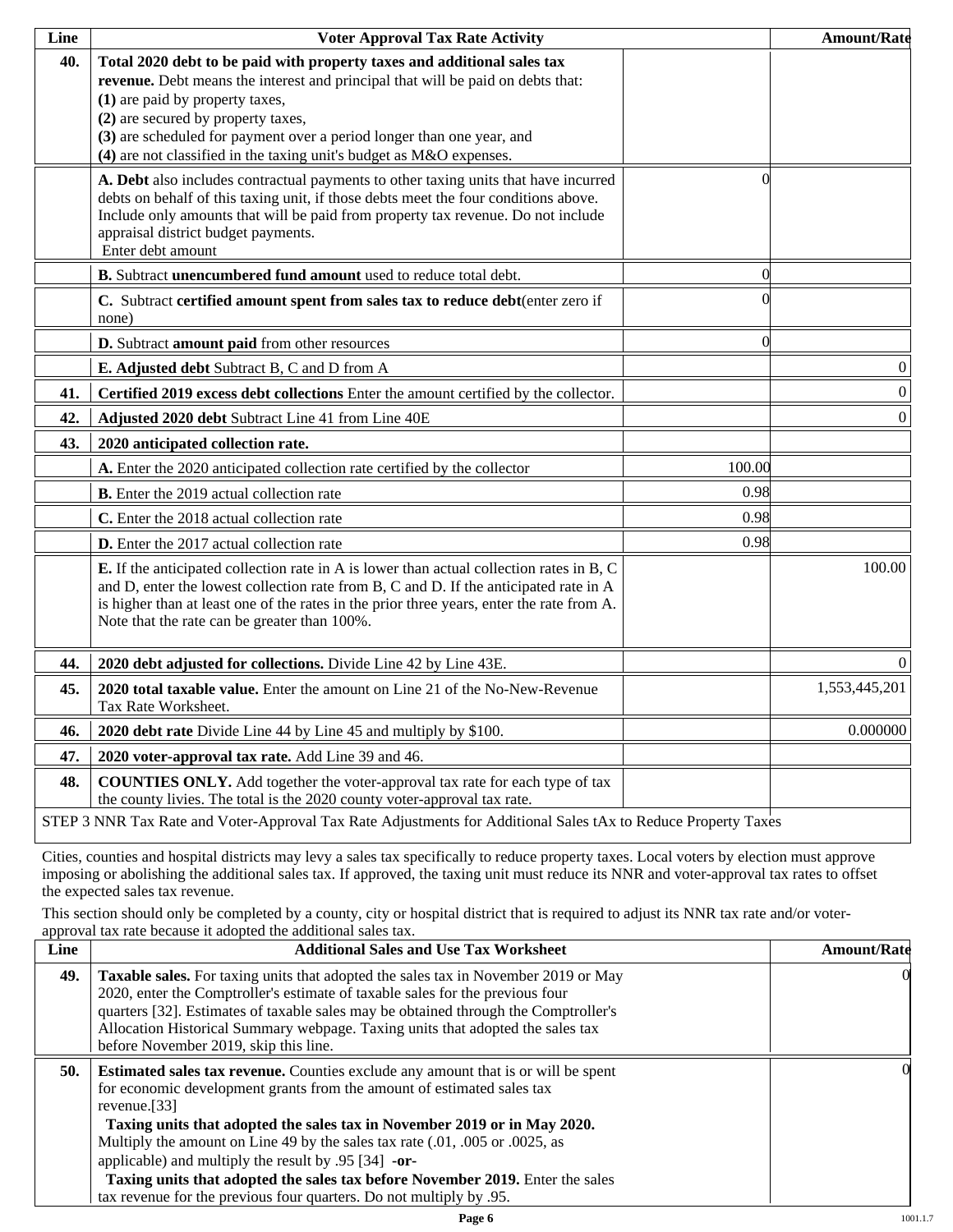| Line | <b>Additional Sales and Use Tax Worksheet</b>                                                                                                                                                                                             | <b>Amount/Rate</b> |
|------|-------------------------------------------------------------------------------------------------------------------------------------------------------------------------------------------------------------------------------------------|--------------------|
| 51.  | <b>2020 total taxable value.</b> Enter the amount from Line 21 of the <i>No-New-Revenue</i><br>Tax Rate Worksheet                                                                                                                         | 1,553,445,201      |
| 52.  | Sales tax adjustment rate. Divide Line 50 by Line 51 and multiply by \$100.                                                                                                                                                               | 0.000000           |
| 53.  | 2020 NNR tax rate, unadjusted for sales tax[35]. Enter the rate from Line 26 or<br>27, as applicable, on the No-New-Revenue Tax Rate Worksheet.                                                                                           | \$.097183          |
| 54.  | 2020 NNR tax rate, adjusted for sales tax.<br>Taxing units that adopted the sales tax in November 2019 or in May 2020.<br>Subtract Line 52 from Line 53. Skip to Line 55 if you adopted the additional sales<br>tax before November 2019. | \$.097183          |
| 55.  | 2020 voter-approval tax rate, unadjusted for sales tax. [36] Enter the rate from<br>Line 47 or Line 48 as applicable, of the Voter-Approval Tax Rate<br>Worksheet                                                                         | 0.105142           |
| 56.  | 2020 voter-approval tax rate, adjusted for sales tax.<br>Subtract Line 52 from Line 55.<br>[38]Tex. Tax Code Section<br>[37]Tex. Tax Code Section                                                                                         | 0.105142           |

#### STEP 4: Additional Rollback Protection for Pollution Control

A taxing unit may raise its rate for M&O funds used to pay for a facility, device or method for the control of air, water or land pollution. This includes any land, structure, building, installation, excavation, machinery, equipment or device that is used, constructed, acquired or installed wholly or partly to meet or exceed pollution control requirements. The taxing unit's expenses are those necessary to meet the requirements of a permit issued by the Texas Commission on Environmental Quality (TCEQ). The taxing unit must provide the tax assessor with a copy of the TCEQ letter of determination that states the portion of the cost of the installation for pollution control.

This section should only be completed by a taxing unit that uses M&O Funds to pay for a facility, device or method for the control of air, water or land pollution.

This section should only by completed by a taxing unit that uses M&O funds to pay for a facility, device or method for the control of air, water or land pollution.

| Line | <b>Activity</b>                                                                                                                                                                                                                                    | <b>Amount/Rate</b>      |
|------|----------------------------------------------------------------------------------------------------------------------------------------------------------------------------------------------------------------------------------------------------|-------------------------|
| 57.  | Certified expenses from the Texas Commission on Environmental Quality (TCEQ). Enter the amount<br>certified in the determination letter from TCEQ [37]. The taxing unit shall provide its tax assessor-collector<br>with a copy of the letter.[38] | $\vert \$\text{0}\vert$ |
| 58.  | <b>2020 total taxable value.</b> Enter the amount from Line 21 of the No-New-Revenue Tax Rate Worksheet.                                                                                                                                           | \$1,553,445,201         |
| 59.  | <b>Additional rate for pollution control.</b> Divide Line 57 by Line 58 and multiply by \$100.                                                                                                                                                     | 0.000000                |
| 60.  | 2020 voter-approval tax rate, adjusted for pollution control. Add Line 59 to one of the following lines<br>(as applicable): Line 47, Line 48 (counties) or Line 56 (taxing units with the additional sales tax).                                   | 0.105142                |

**[37]Tex. Tax Code Section [38]Tex. Tax Code Section**